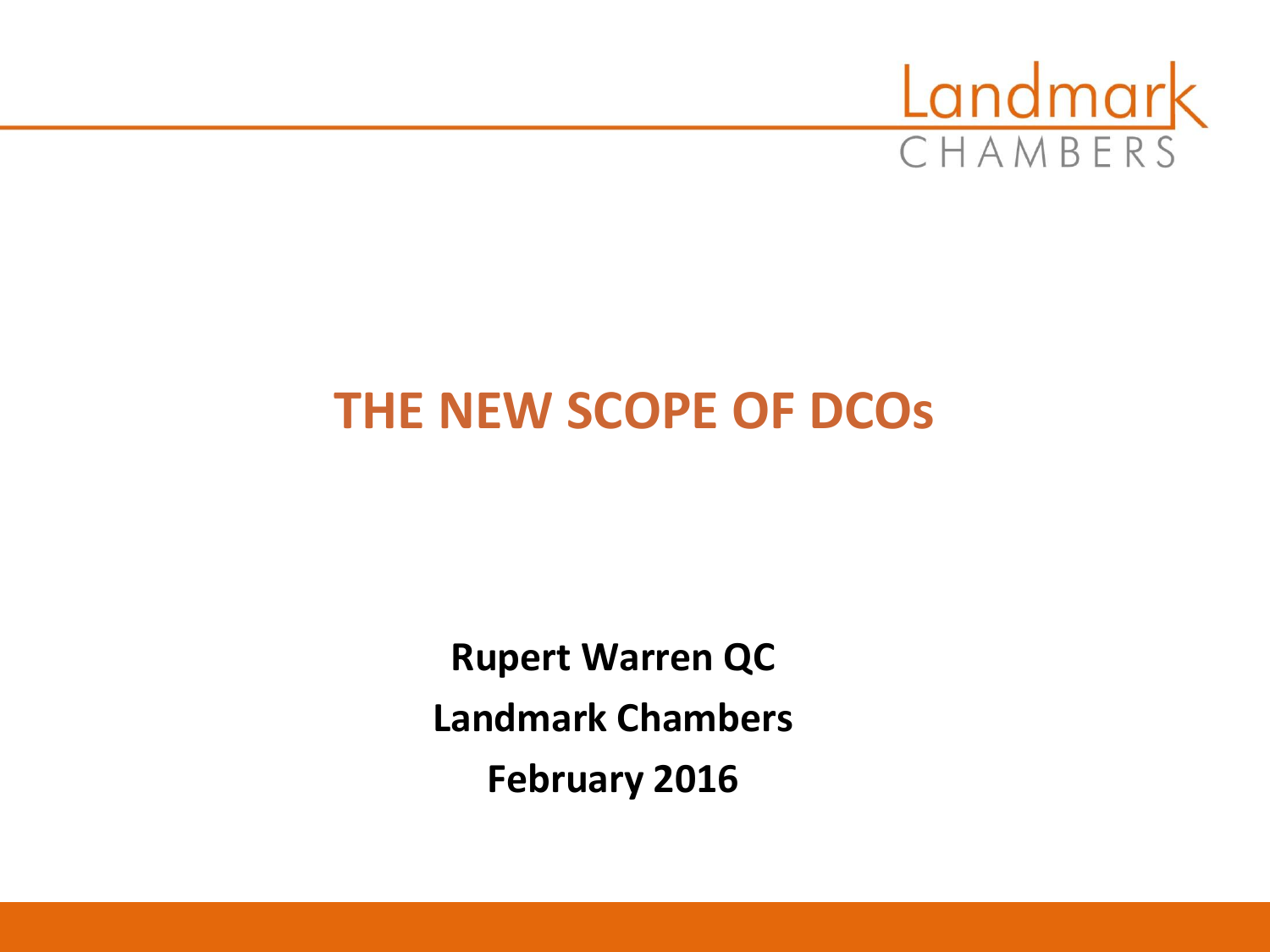#### **Where are we now?**

- The Growth and Infrastructure Act 2013
- The Infrastructure Planning (Business and Commercial Projects) Regulations 2013 SI2013/3221
- HM Treasury 2015, *Fixing the Foundations*
- Ongoing discussion about the future scope of the Housing & Planning Act 2016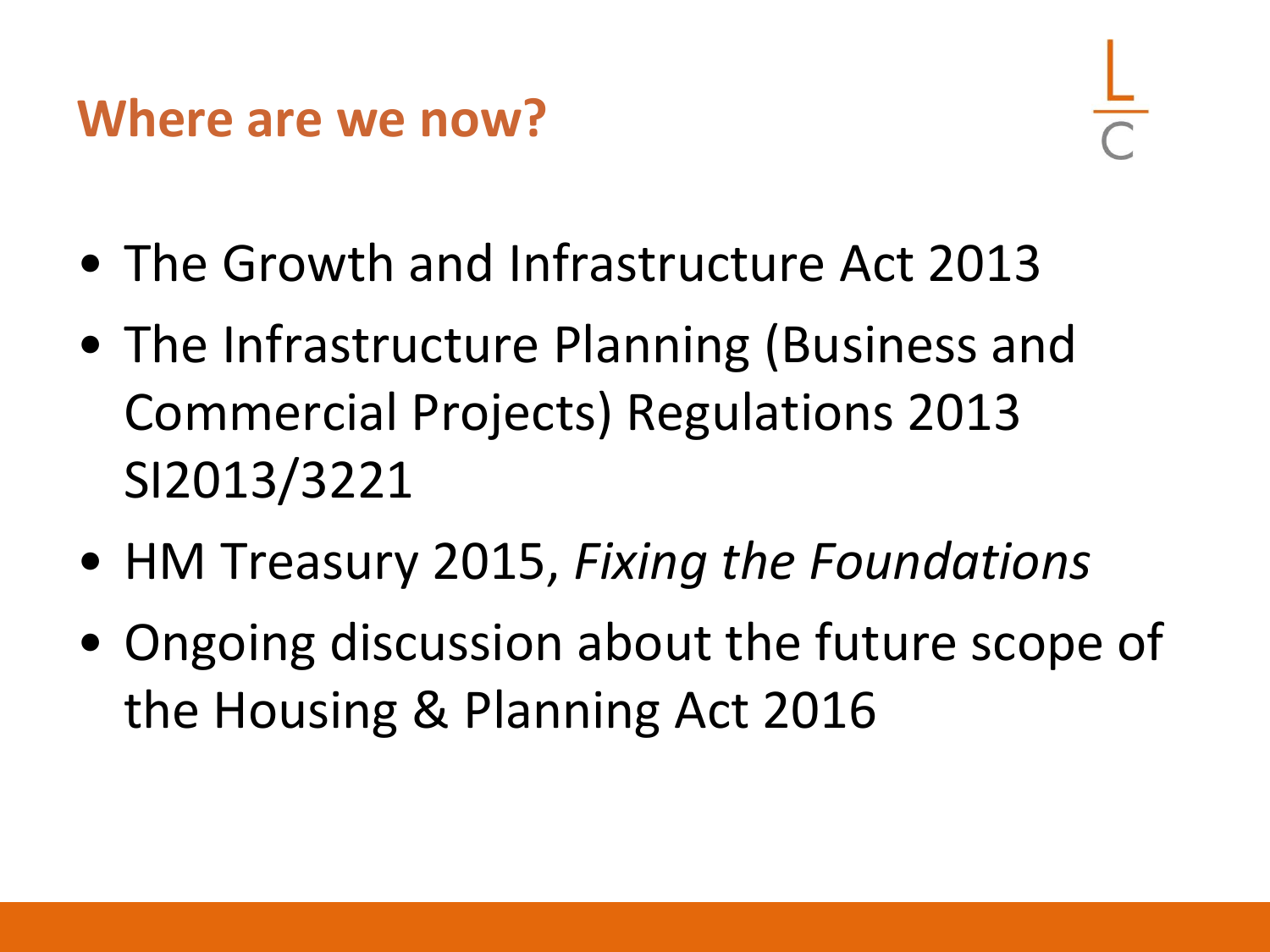## **Commercial but not housing thus far**

- 
- Their scope is set out in 2013 Regs reg 2(2)(a) and the Schedule: *office use; R&D; industrial process or processes; storage and distribution of goods; conferences; exhibitions; sport; leisure; tourism* and "*winning and working of minerals in, on or under land"*
- Excluded 2(2)(b): *winning or working of peat, coal, oil or gas, or the construction of one or more dwellings*
- *NB* "dwellings" does not include workers accommodation for major infrastructure of the kind proposed by EDF for HPC, see *R(Innovia Cellophane Ltd) v DECC* [2011] EWHC 2883 (Admin) esp at [30]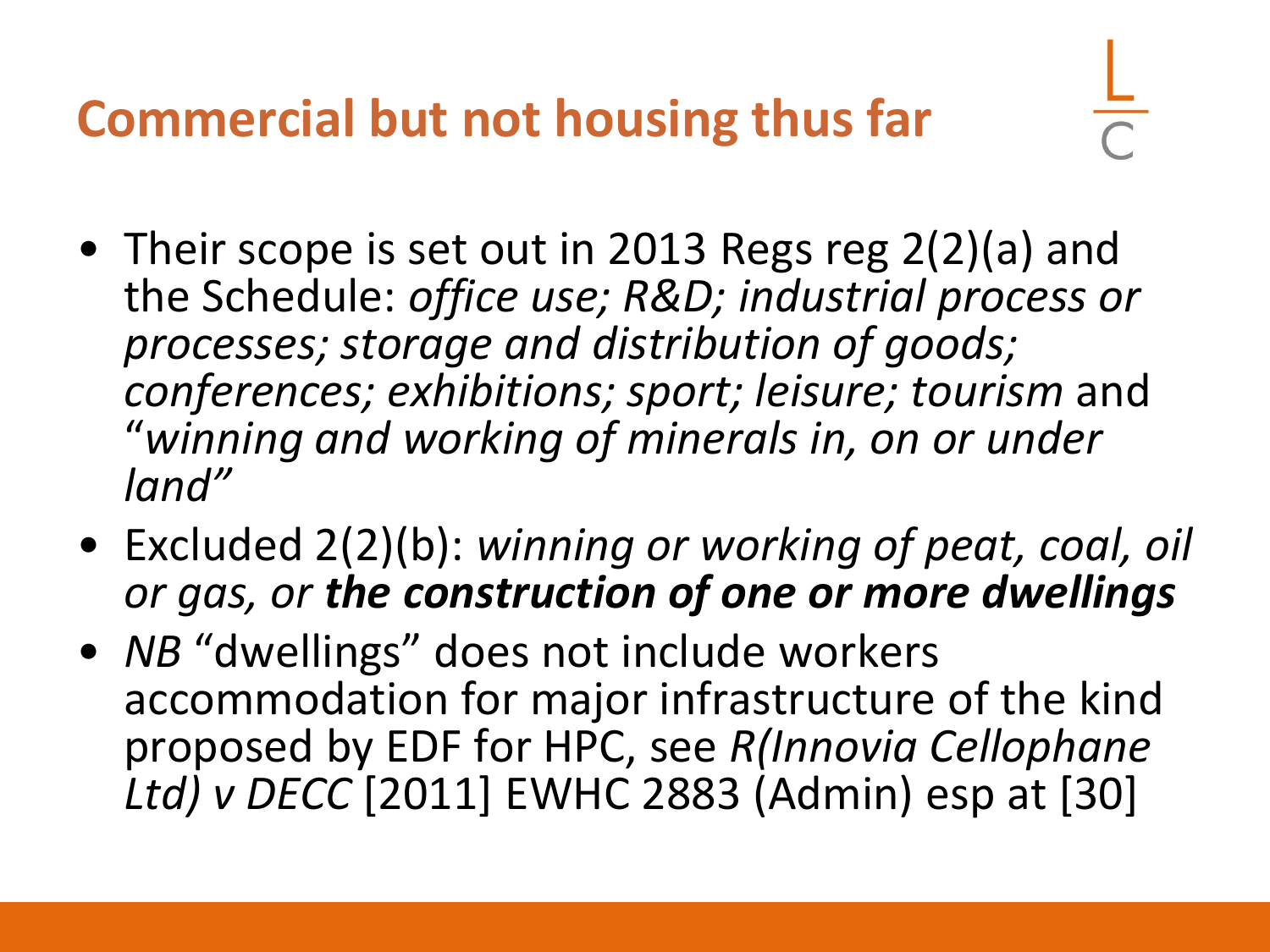## **How does a commercial project qualify?**

- Gvt will look at "all relevant matters", including:
- whether a project is likely to have a significant economic impact, or is important for driving growth in the economy;
- whether a project has an impact across an area wider than a single local authority area;
- whether a project is of a substantial physical size – further details are set out below; or
- whether a project is important to the delivery of a nationally significant infrastructure project or other significant development.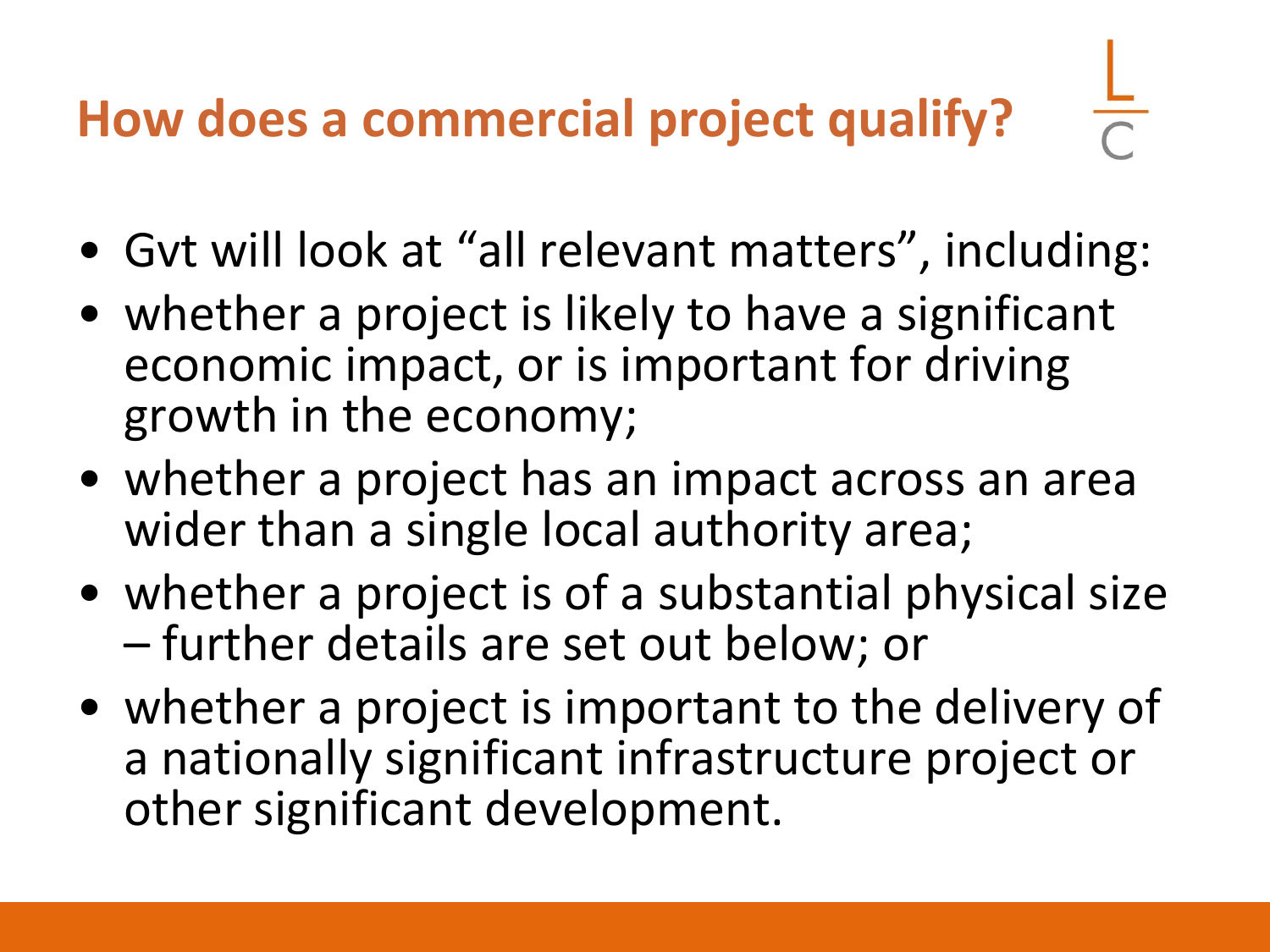## **Size thresholds guidance**

- "substantial size"
- GIA to be created by the project is at least 40,000m2;
- Leisure, tourism and sports facilities where the area to be developed is at least 100 ha;
- Sports stadia where the seating capacity is no fewer than 40,000 seats.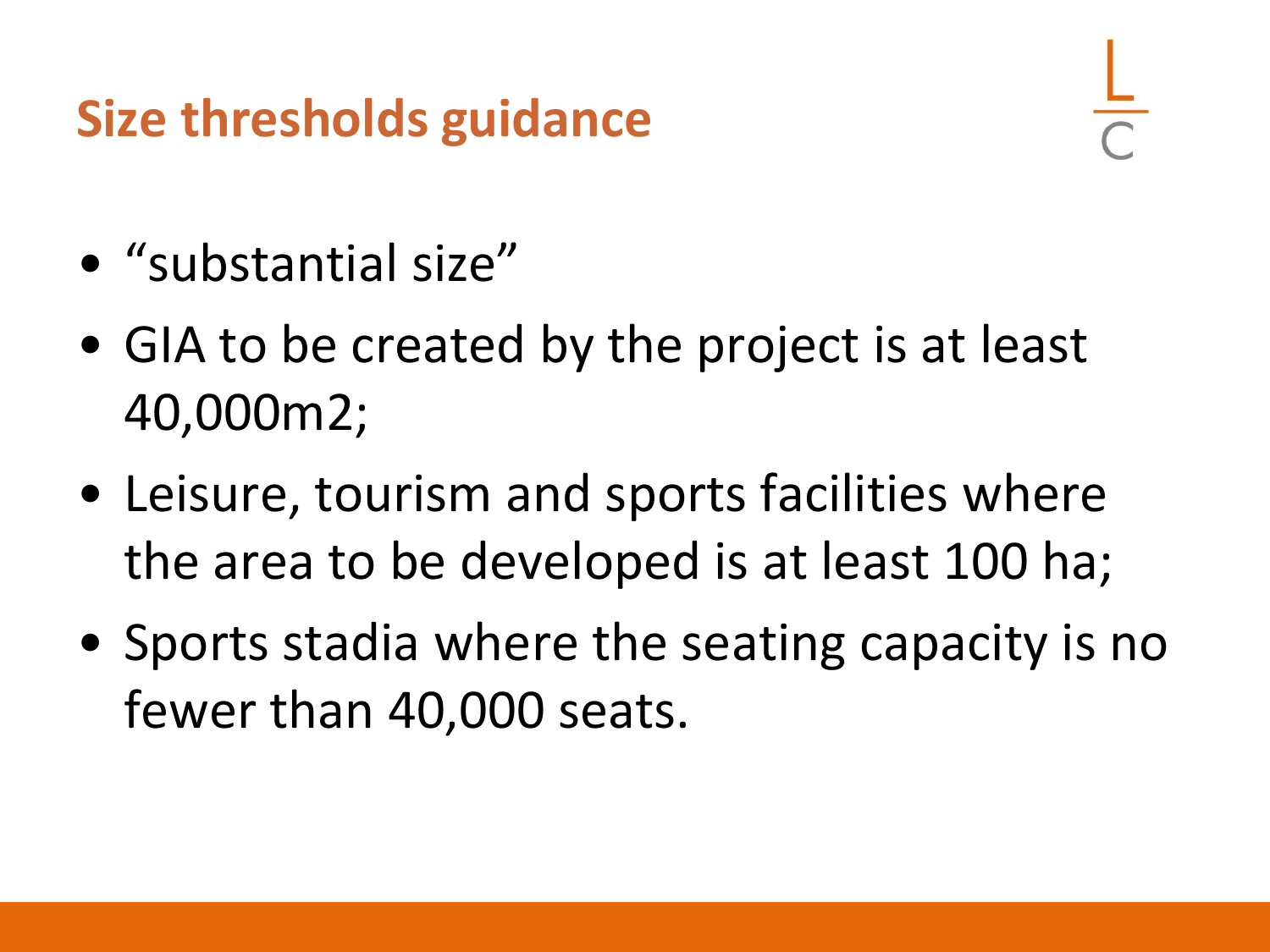#### **Paramount London**

- Major leisure/tourism attraction proposed at Swanscombe next to Ingress Park
- s.35 direction quoted size, economics and single consent aspects as the basis for NSIP qualification
- Inspectorate advice (26 March 2015) stressed that there would be some flexibility (through use of "Rochdale envelope") but the DCO was not an outline planning permission;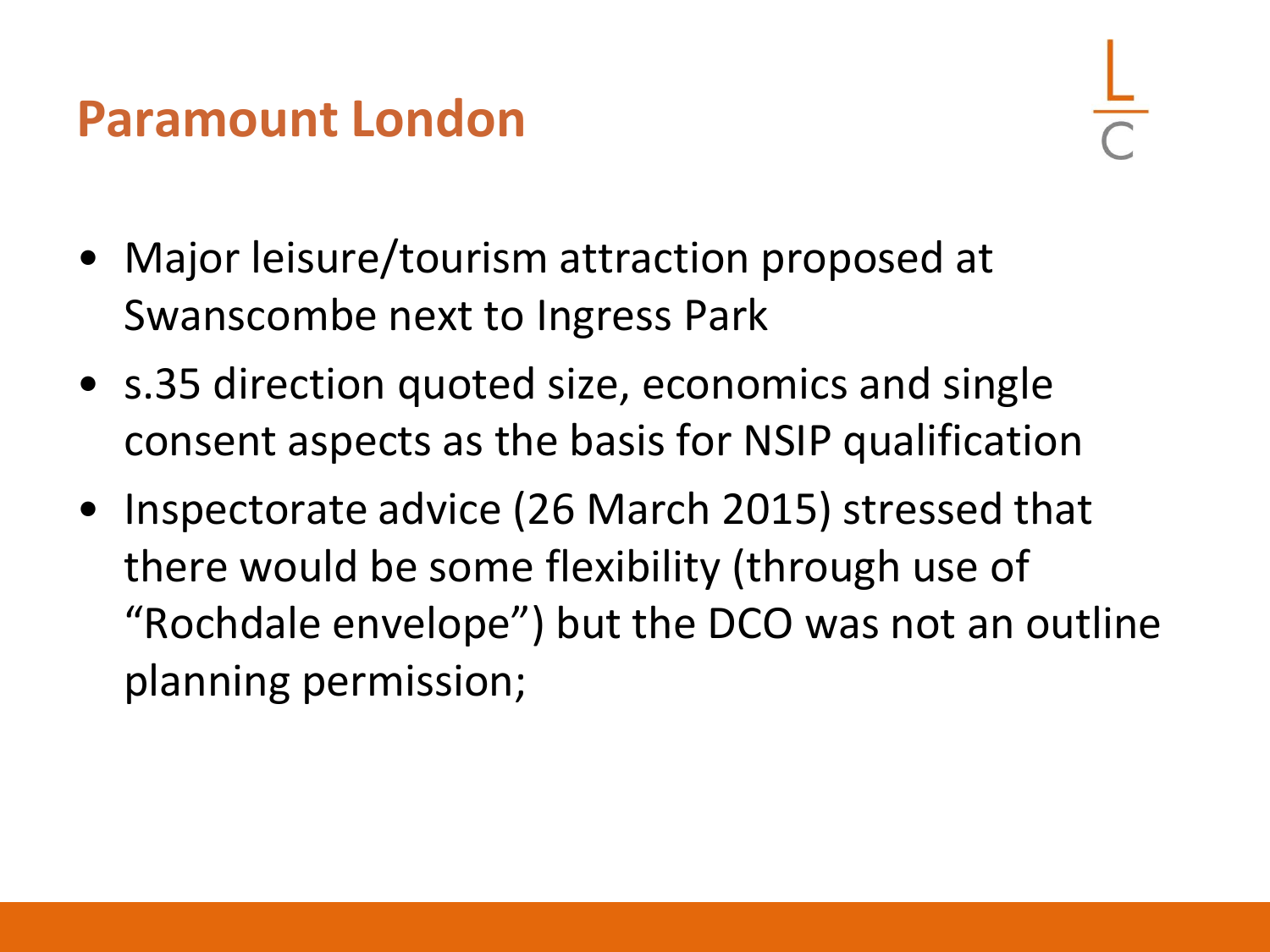### **IAMP Sunderland**

- Section 35 Direction 15 September 2015
- Major manufacturing
- Part of the Sunderland City Deal and progressed by the two authorities; cooperation thereby built in
- Discussion about whether the TCPA would be quicker, and initial consultation under the aegis of a potential Area Action Plan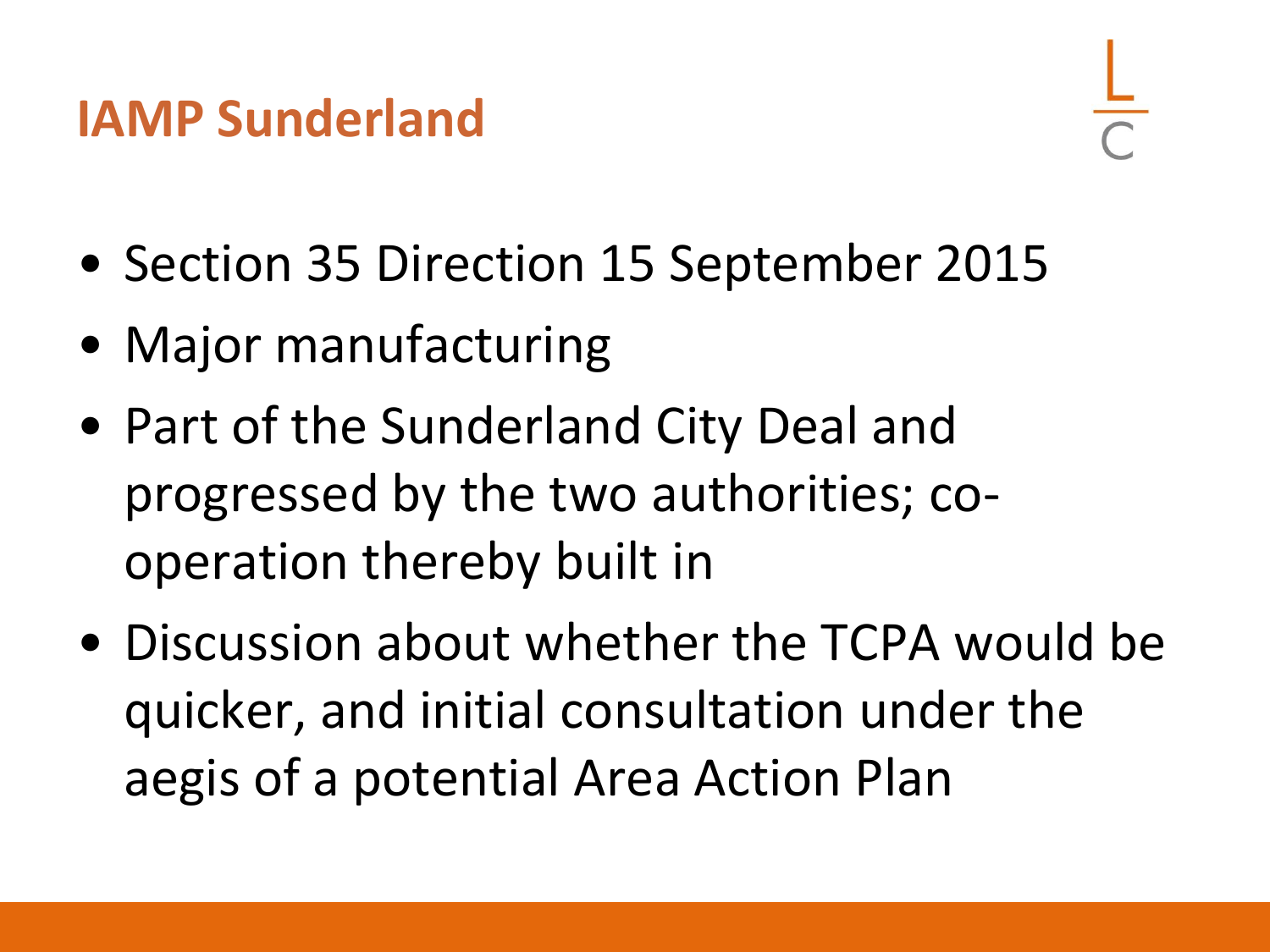**Lessons so far with commercial NSIP**

- IAMP is a City Deal based proposal with broad political support that could have been advanced through an AAP – relatively uncontroversial and "with the grain"
- Paramount a one-off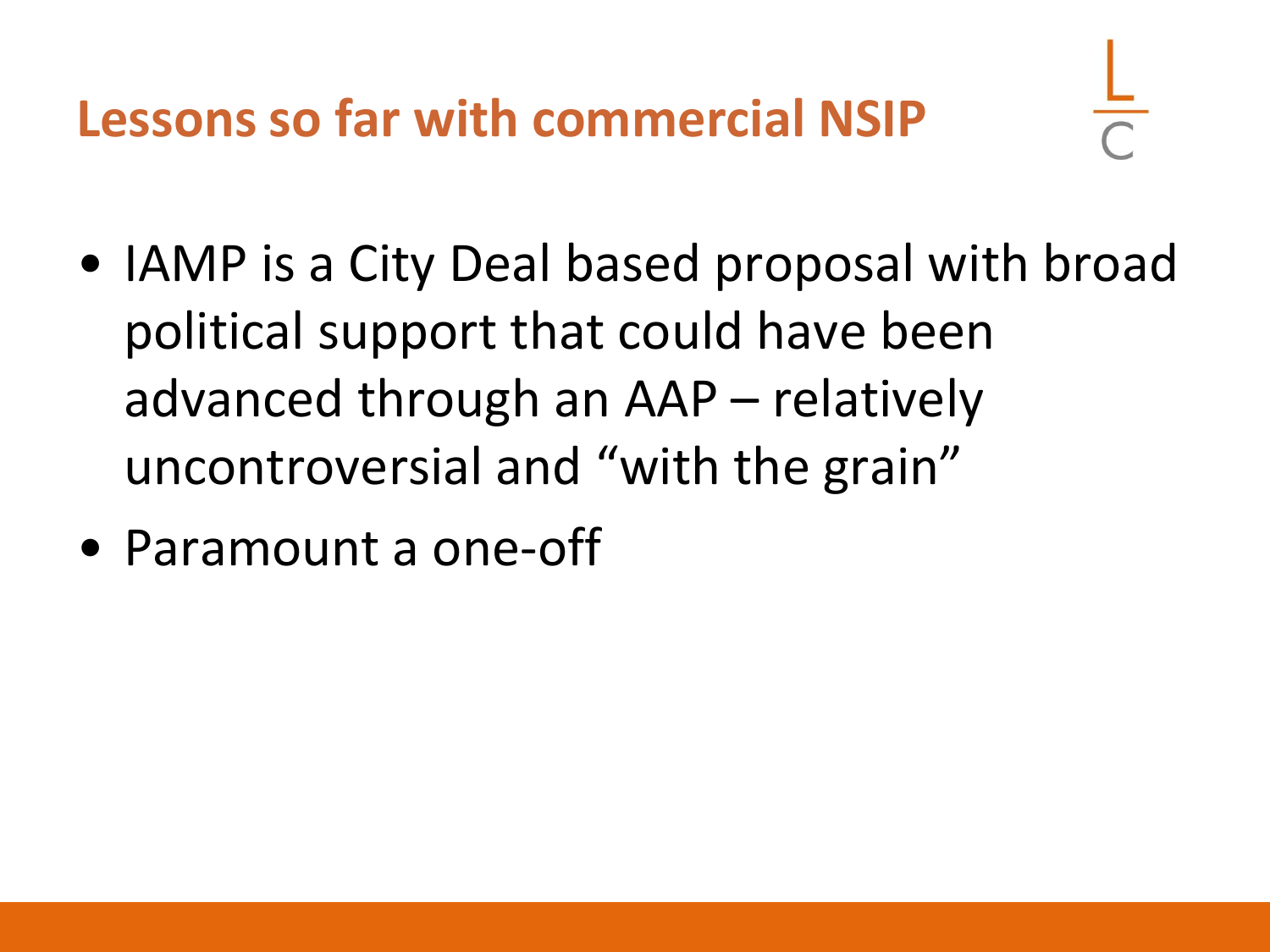Positives:

- Speed of delivery including CPO, rights etc
- Certainty (by contrast to perceived dysfunctionality of the Local Plan process)
- Community involvement is well-understood now as part of DCO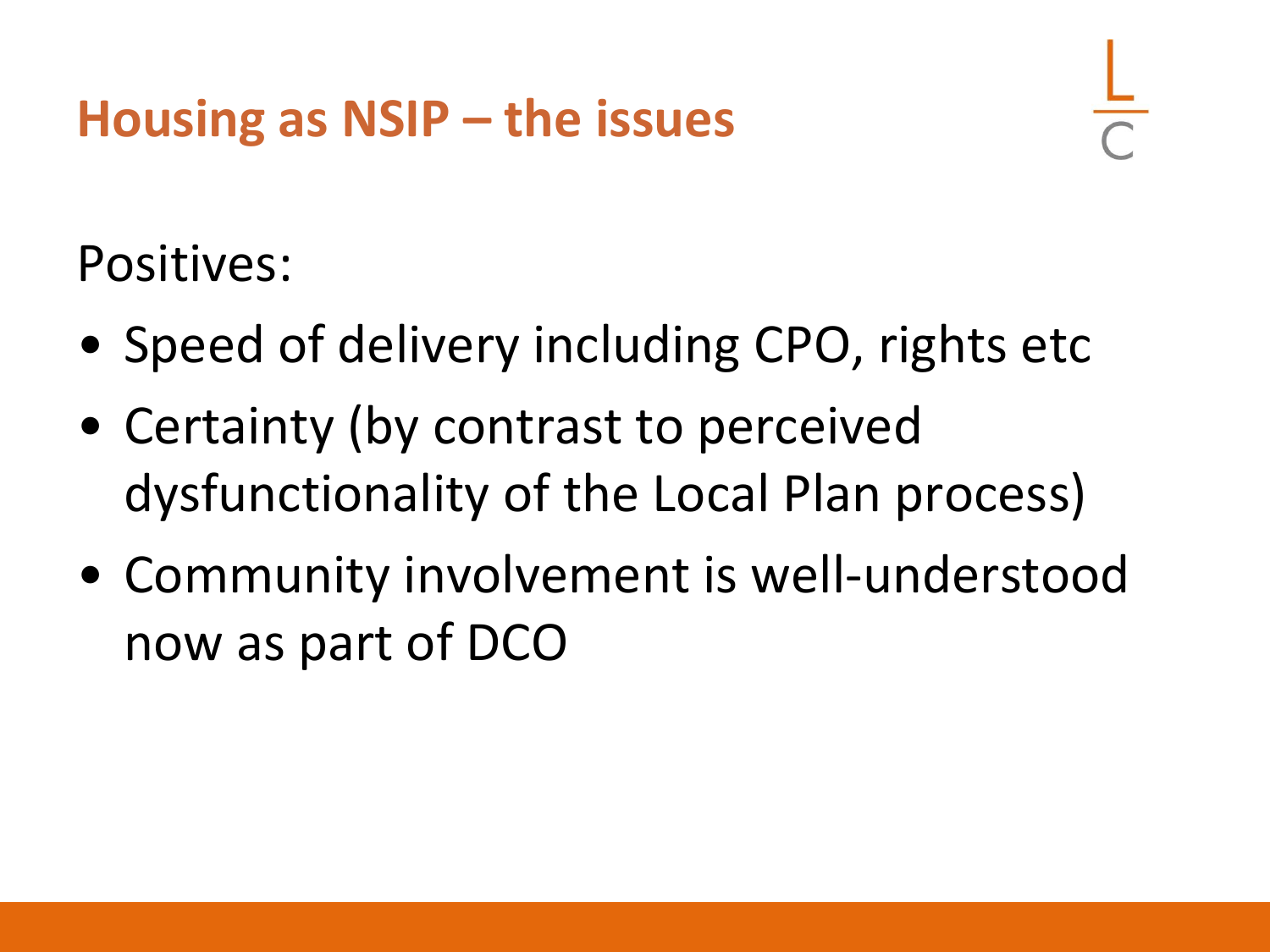Potential negatives:

- "against the grain" it is the antithesis of Localism it's a local or at most a regional issue
- Establishing quantum "need" therefore difficult without an NPS – hence why standalone housing NSIP is proving unpalatable
- Ill suited to effective co-ordination with the Local Plan system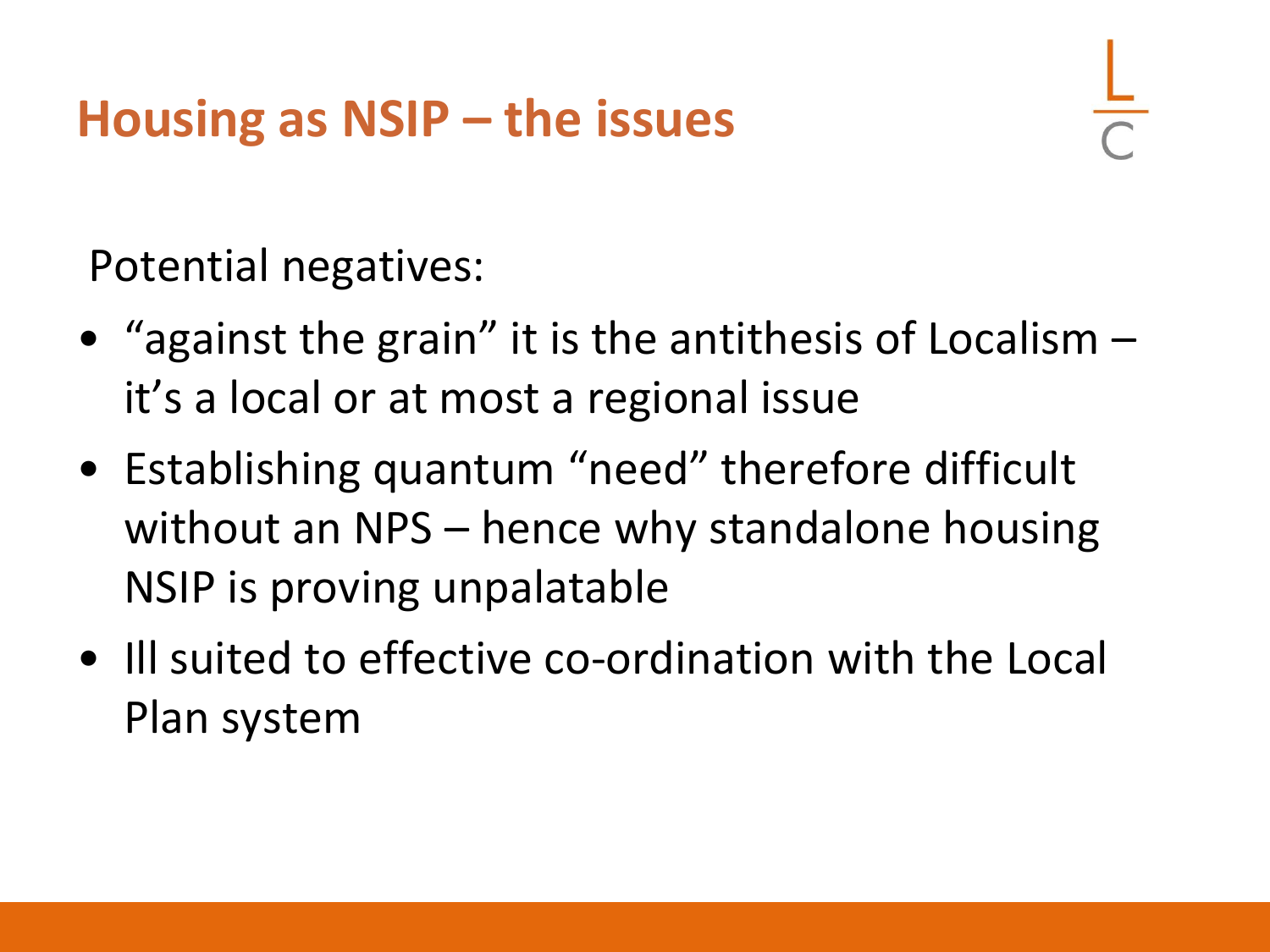# **Mixed uses – the likely form of NSIP housing**

- How great an "element of housing"?
- Functional or "associative" link? Much easier with commercial/business/leisure
- Best through the Local Plan/AAP with the grain if cycle allows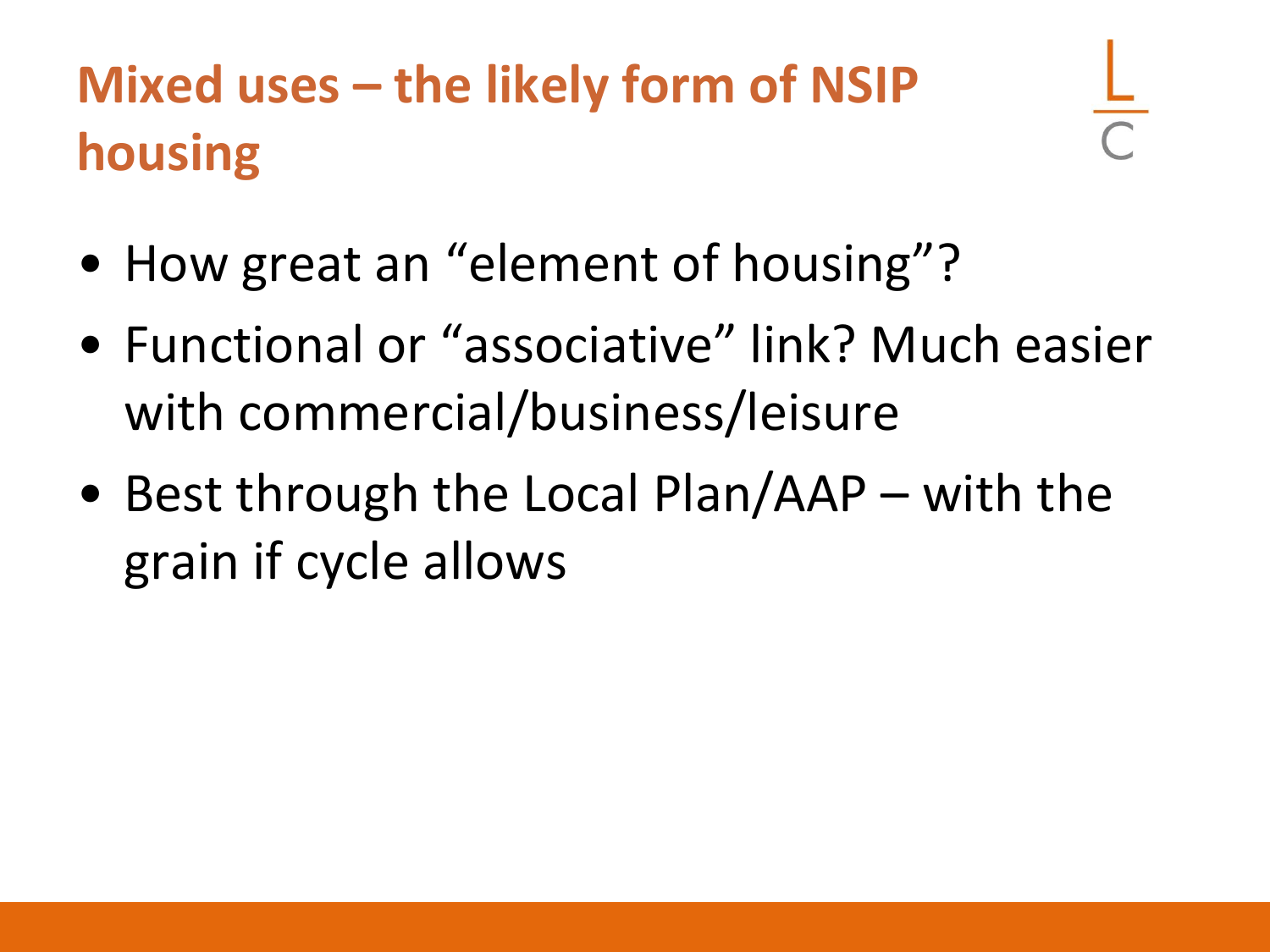## **Building blocks**

- The likely H&P Act 2016 provision
- Further legislation amend s.35 to include housing but with a stipulation that it has to be either "part of a genuine mixed use"  $-$  to allow opt-in to DCO
- No lower unit threshold
- SHMA support or local plan(s) allocation
- If relying on SHMA, potential additional policy test that delivery by DCO necessary in the circumstances of the case (eg in cases of severe cross-boundary unmet need)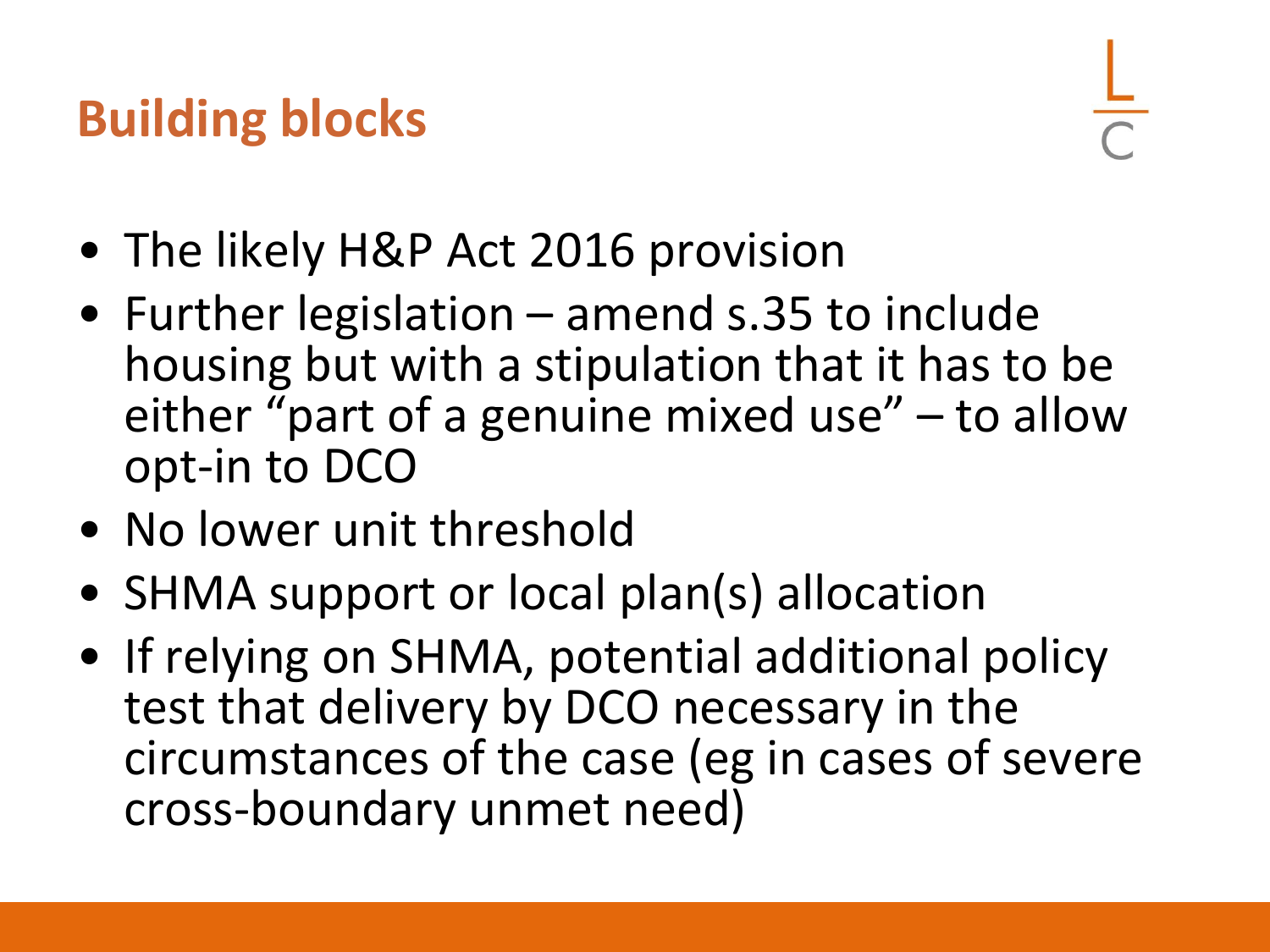## **Need**

- Could be done largely by reference to NPPF/PPG and to the SHMA, but
- In the 50% (current), and then rolling, cases where the Plan is out of date or there is no 5 year HLS, is it [right/acceptable] to allow DCO use on the basis of "Policy off" OAN?
- Why not? Constraints will be relevant, even GB; views of all would be considered; only really to be used in 'last resort' or 'intractable' cases
- For this Government at least, GB release likely be a problem